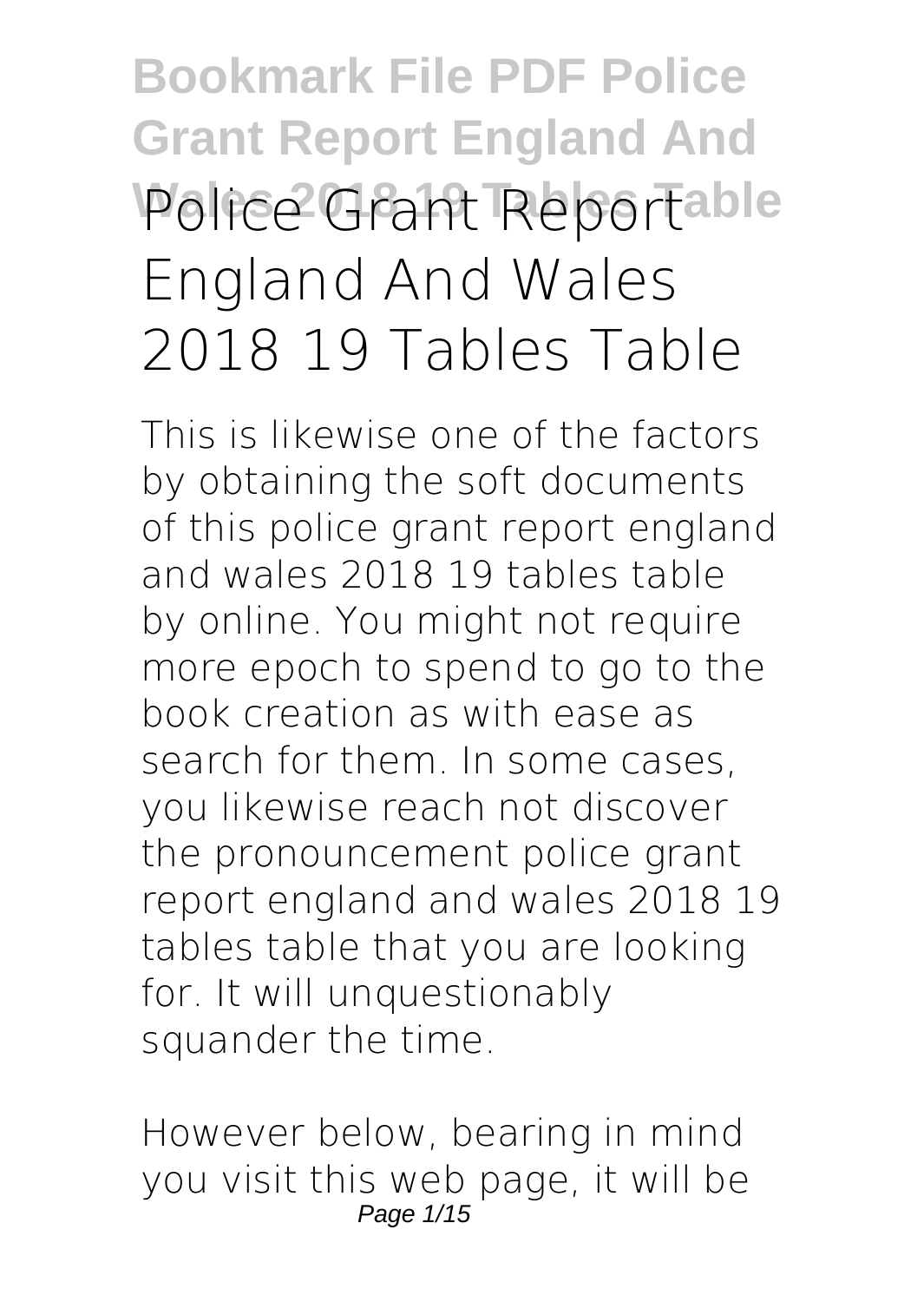**Bookmark File PDF Police Grant Report England And** so very simple to get as without e difficulty as download lead police grant report england and wales 2018 19 tables table

It will not understand many era as we tell before. You can complete it even though accomplish something else at home and even in your workplace. in view of that easy! So, are you question? Just exercise just what we present under as competently as evaluation **police grant report england and wales 2018 19 tables table** what you later to read!

Crown Office Kleptomaniac £240,000 evidence theft Welcome to the Private Police | A Bit of Fry and Laurie | BBCPeter Page 2/15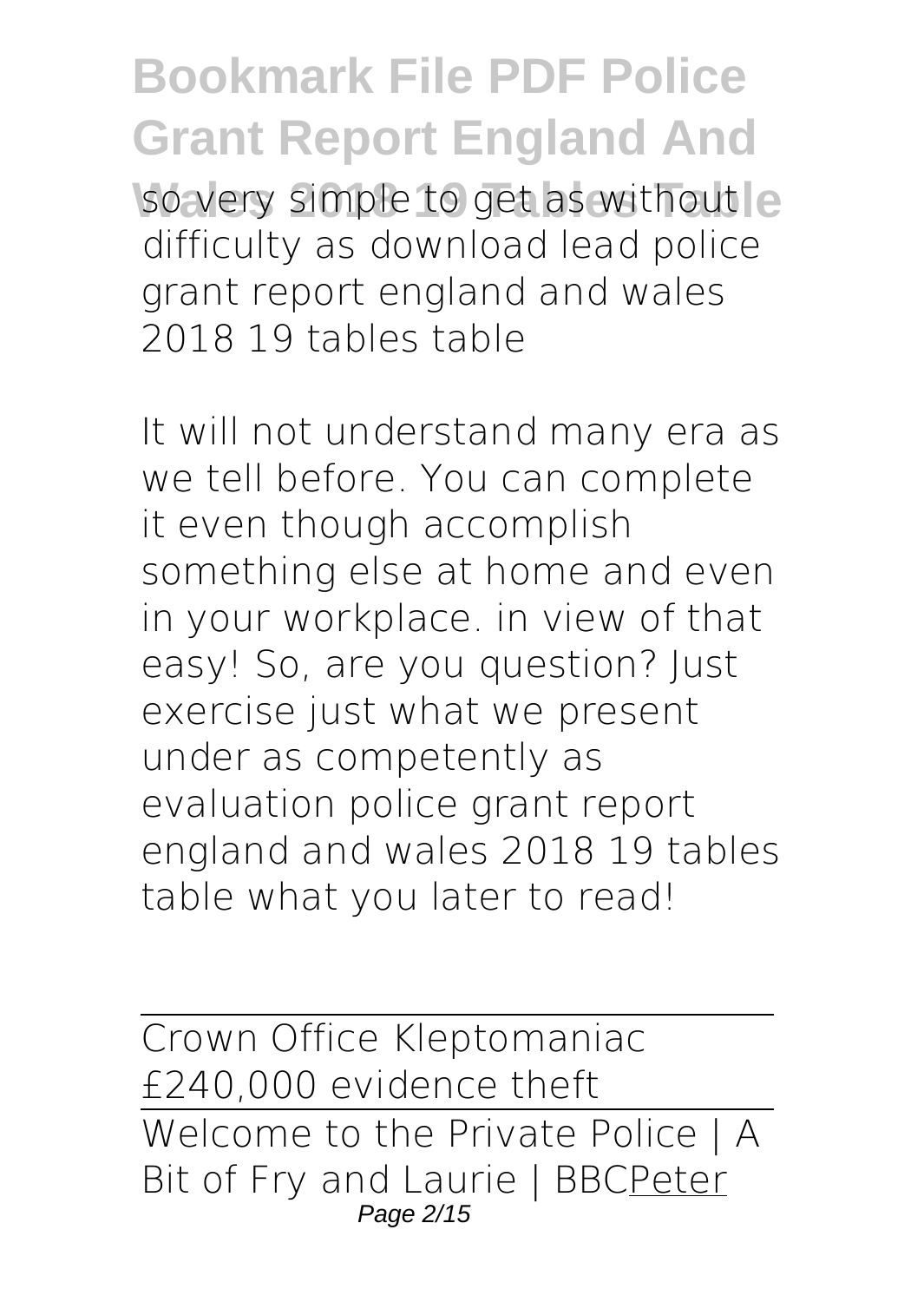Hitchens: \"I'm not sure our Table political system will survive the turmoil\"

In the Age of AI (full film) | FRONTLINEYour Name? | A Bit Of Fry And Laurie | BBC Comedy Greats *Malcolm Gladwell on Talking to Strangers*

Mafia Underboss Sammy Gravano Breaks Silence After 20 Years V for Vendetta (2005) - V on TV Scene (2/8) | Movieclips **December 6, 2020 - Worship Service** *Amazon Empire: The Rise and Reign of Jeff Bezos (full film) | FRONTLINE Funny Hugh Laurie \u0026 Stephen Fry comedy sketch! 'Your name, sir?' - BBC* Doctor Fact-Checks PLANDEMIC Conspiracy Tricks Cops Don't Want You To Know!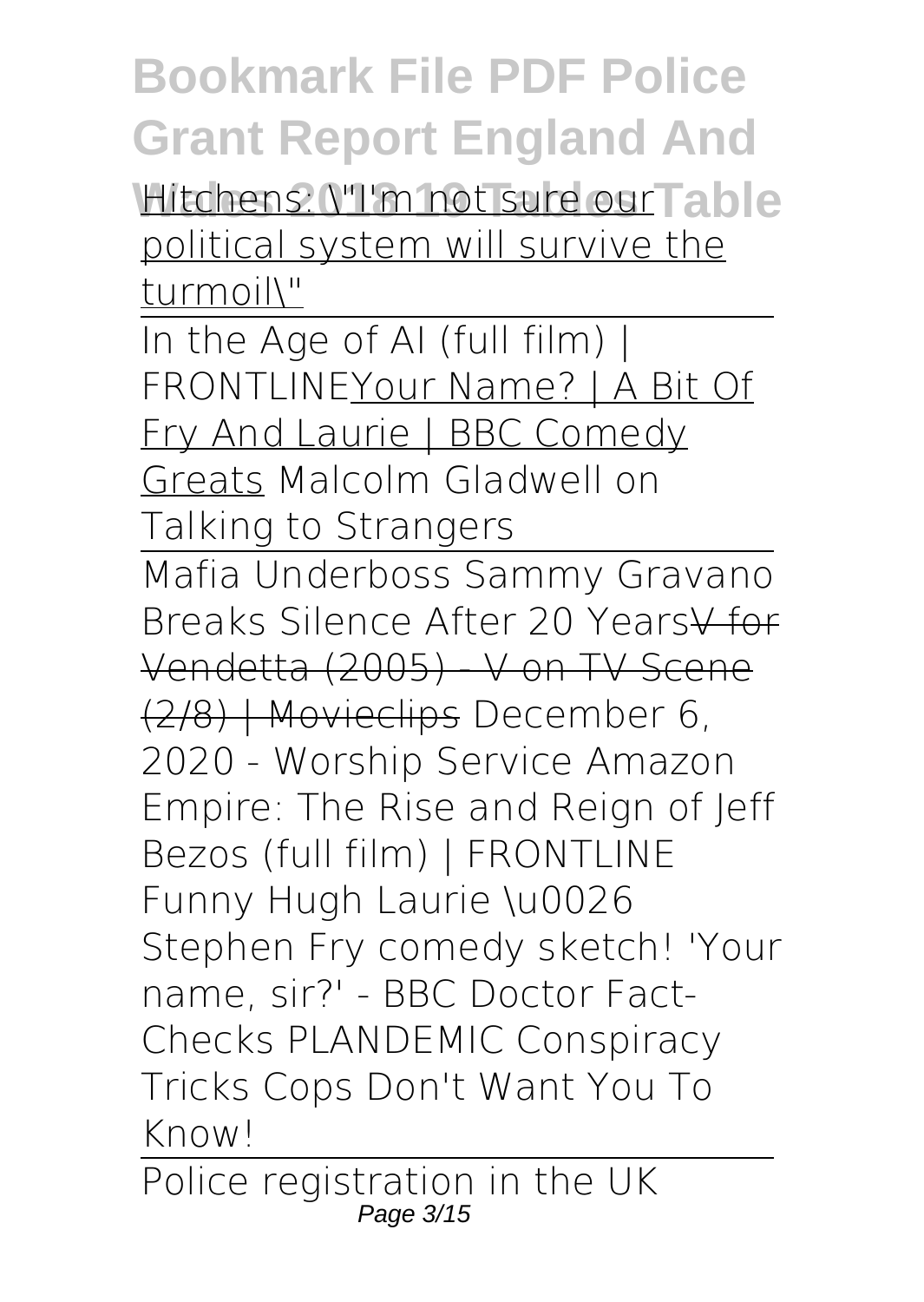Deadliest Plague of the 20th able Century: Flu of 1918 An Inside Look at the Exotic Animal Trade: Profiles by VICE Inmate kills cellmate and hides body without guards noticing Killer Mike - \"Reagan\" (Official Music Video) Human Zoos: America's Forgotten History of Scientific Racism **Police Grant Report England And** This report sets out the aggregate amount of grants for the police in England and Wales for 2020 to 2021. It includes the grant amount for each local policing body. We are aware of accessibility...

**Police grants in England and Wales: 2020 to 2021 - GOV.UK** Police Grant Report (England and Wales) 2020/21 Presented to the Page 4/15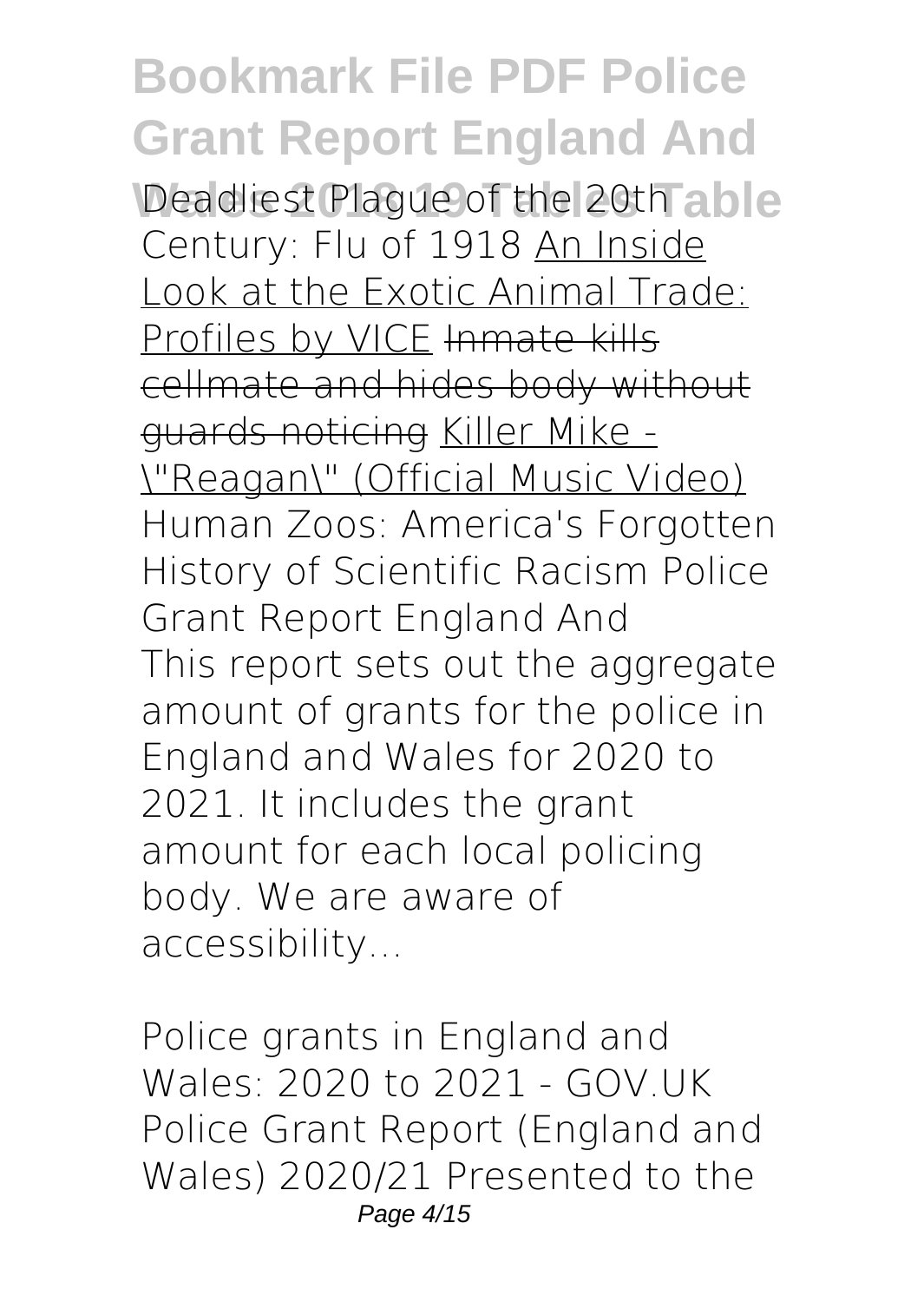House of Commons pursuant to le section 46 of the Police Act 1996 Ordered by the House of Commons to be printed on 22 January 2020 HC 51

**Police Grant Report (England and Wales) 2020/21**

This report sets out the aggregate amount of grants for the police in England and Wales for 2019 to 2020. It includes the grant amount for each local policing body. We are aware of accessibility...

**Police grants in England and Wales: 2019 to 2020 - GOV.UK** Police Grant Report (England and Wales) 2020/21 1. on Wednesday 12 February 2020 is how Parliament approves the central Page 5/15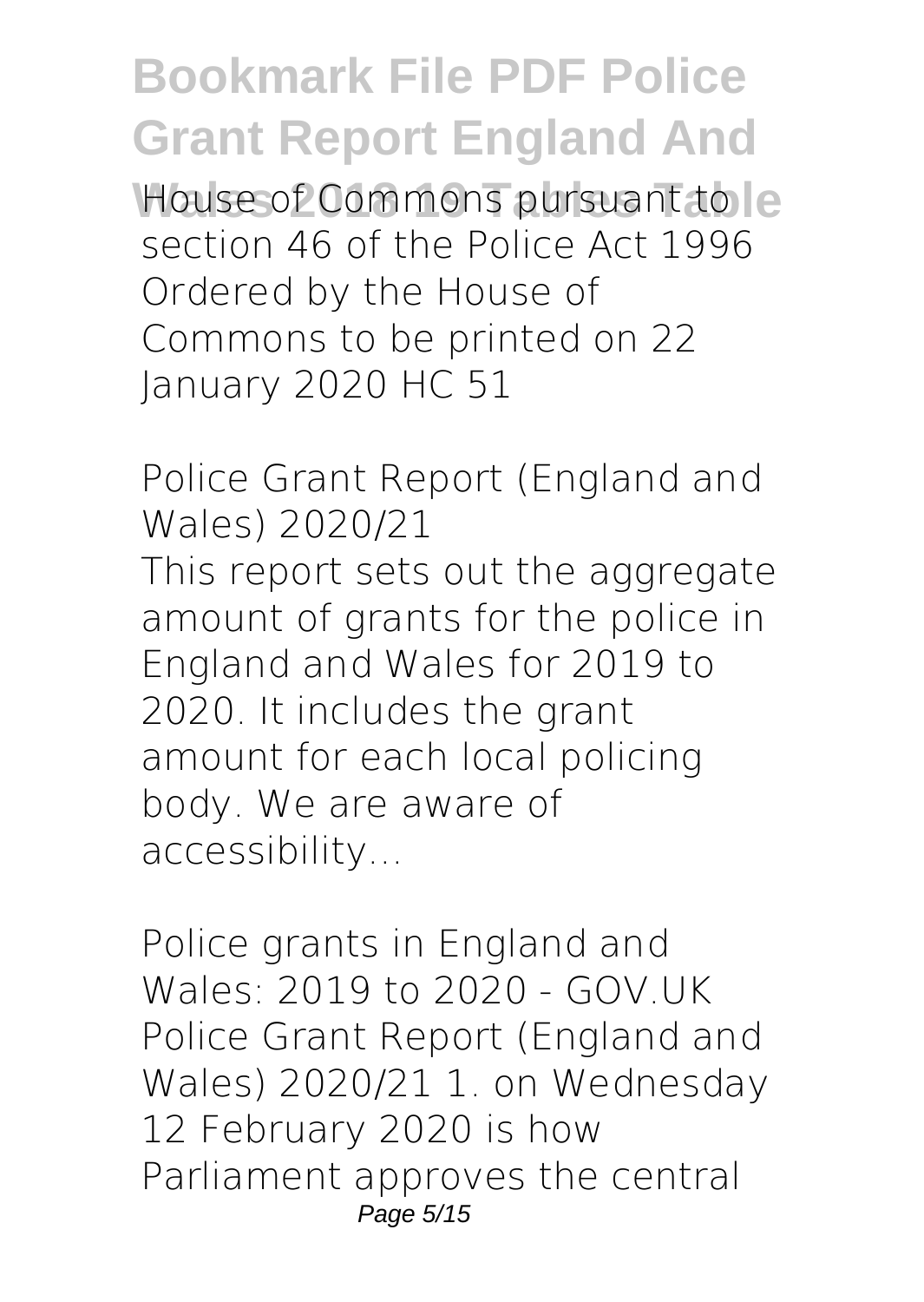police funding allocation for eache force in England and Wales. The . Police Grant Report for the 2020/21 financial year. was published on 22 January 2020. 2 and was accompanied by a Written Statement on the same day. 3

**Police Grant Report (England and Wales) 2020/21**

This debate pack has been compiled ahead of the Motion to approve the Police Grant Report (England and Wales) 2020/21 on Monday 24 February 2020. This is how Parliament approves the central police funding allocation for each force every financial year. The pack contains recent press and trade articles and parliamentary material on the Page 6/15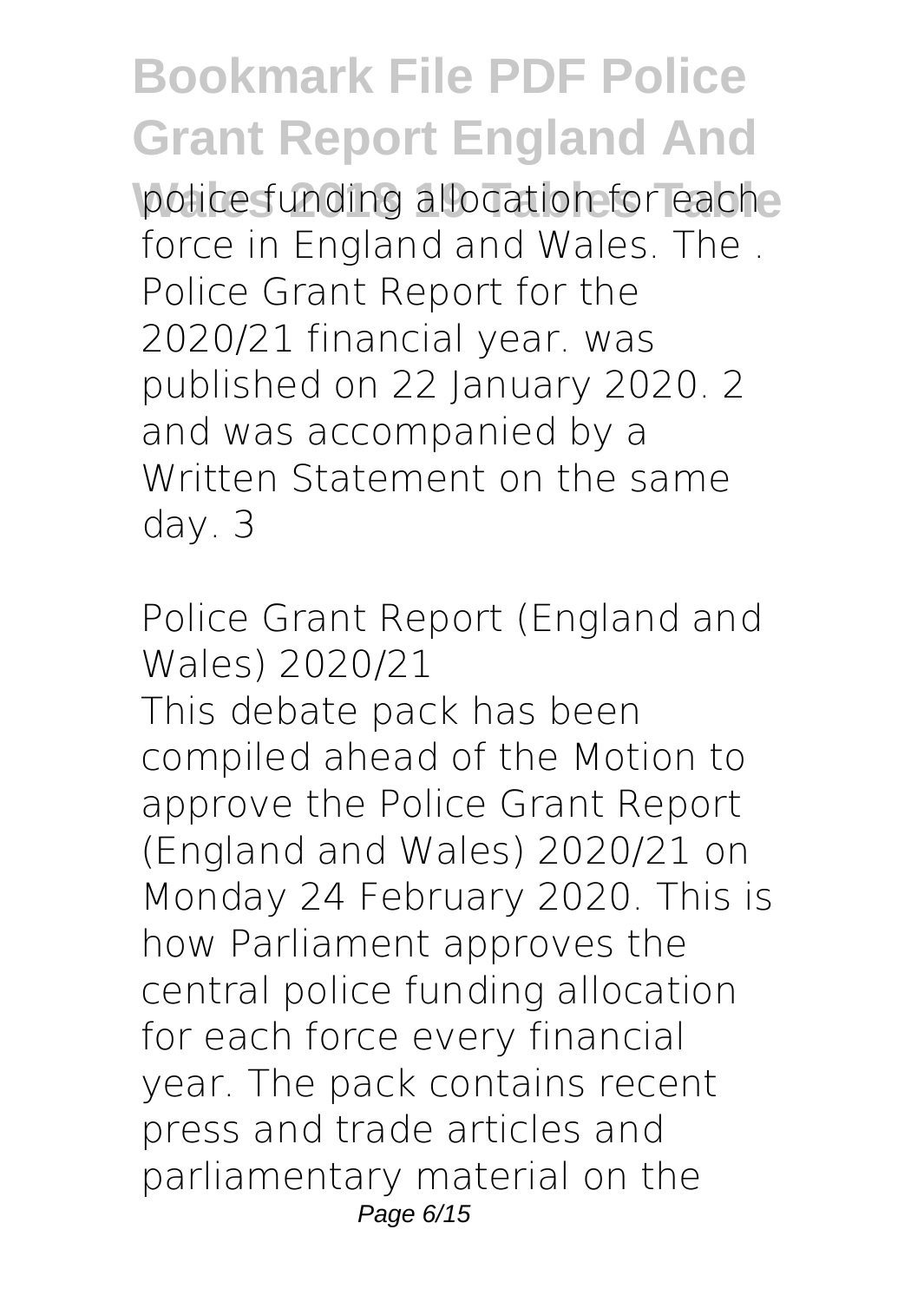#### **Bookmark File PDF Police Grant Report England And Wablect 2018 19 Tables Table**

**Police Grant Report (England and Wales) 2020/21 - House of ...** That the Police Grant Report (England and Wales) for 2019/20 (HC 1896), which was laid before this House on 24 January, be approved. I start by paying tribute to the police. Coming from a policing family, I have seen their bravery, their dedication and their professionalism. They take extraordinary risks to protect the public day in, day out.

**Police Grant Report - Tuesday 5 February 2019 - Hansard ...** This provisional report sets out the aggregate amount of grants proposed for the police in England and Wales for 2019 to 2020. It Page 7/15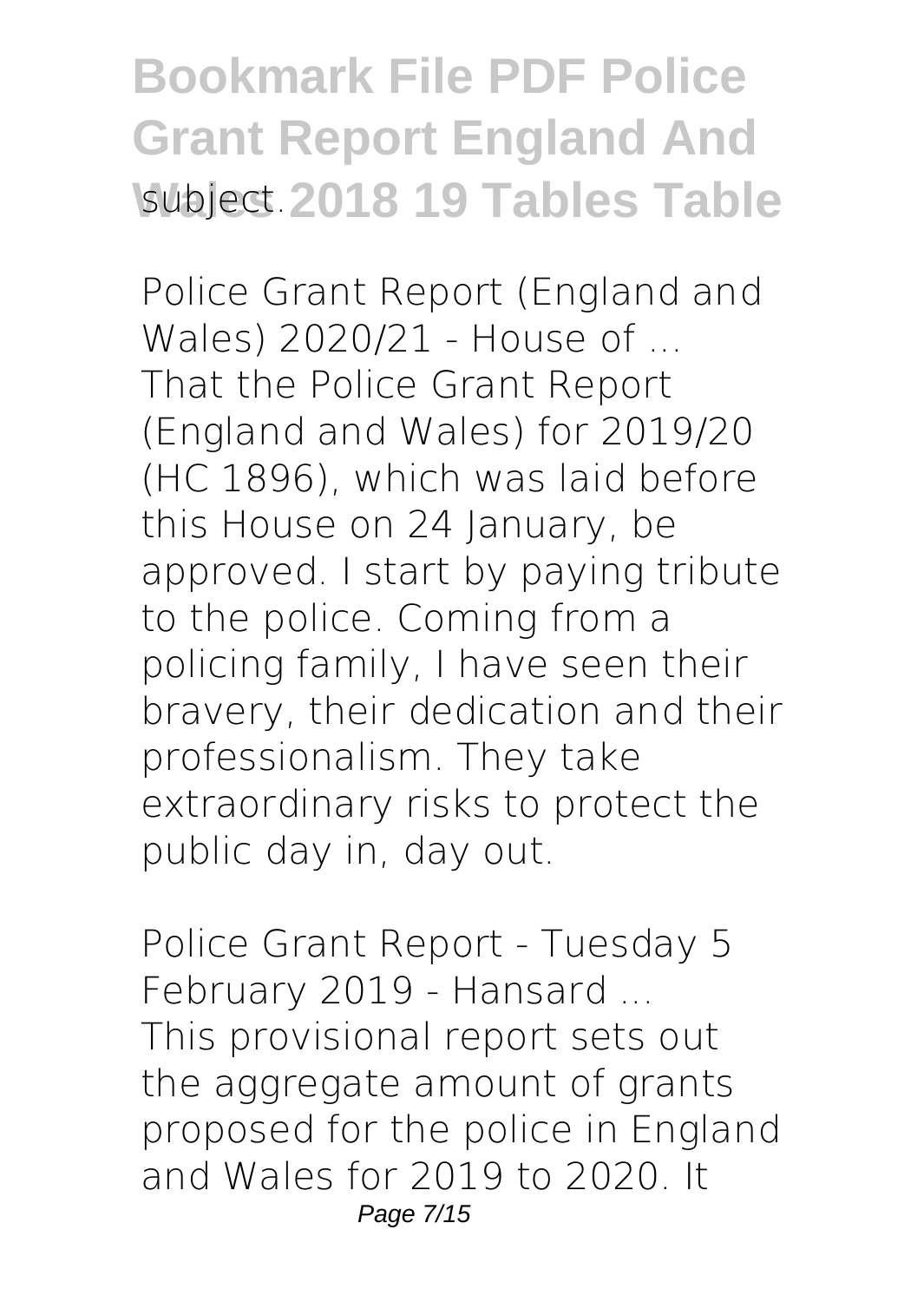**Bookmark File PDF Police Grant Report England And** also includes the proposed Table amount of grant for each local policing...

**Provisional police grant report: 2019 to 2020 - GOV.UK** FINAL POLICE GRANT REPORT ENGLAND AND WALES 2019/20 TABLES Table 1: Provisional change in total resource funding for England and Wales 2019/20, compared to 2018/19 PCC Total resource funding including pensions grant in 2019/20\* 2018/19 2019/20 Cash increase £m Avon & Somerset 281.7 302.9 21.2 Bedfordshire 104.6 112.7 8.0

**FINAL POLICE GRANT REPORT ENGLAND AND WALES 2019/20 TABLES ...**

1. Introduction. 1.1 This Report is Page 8/15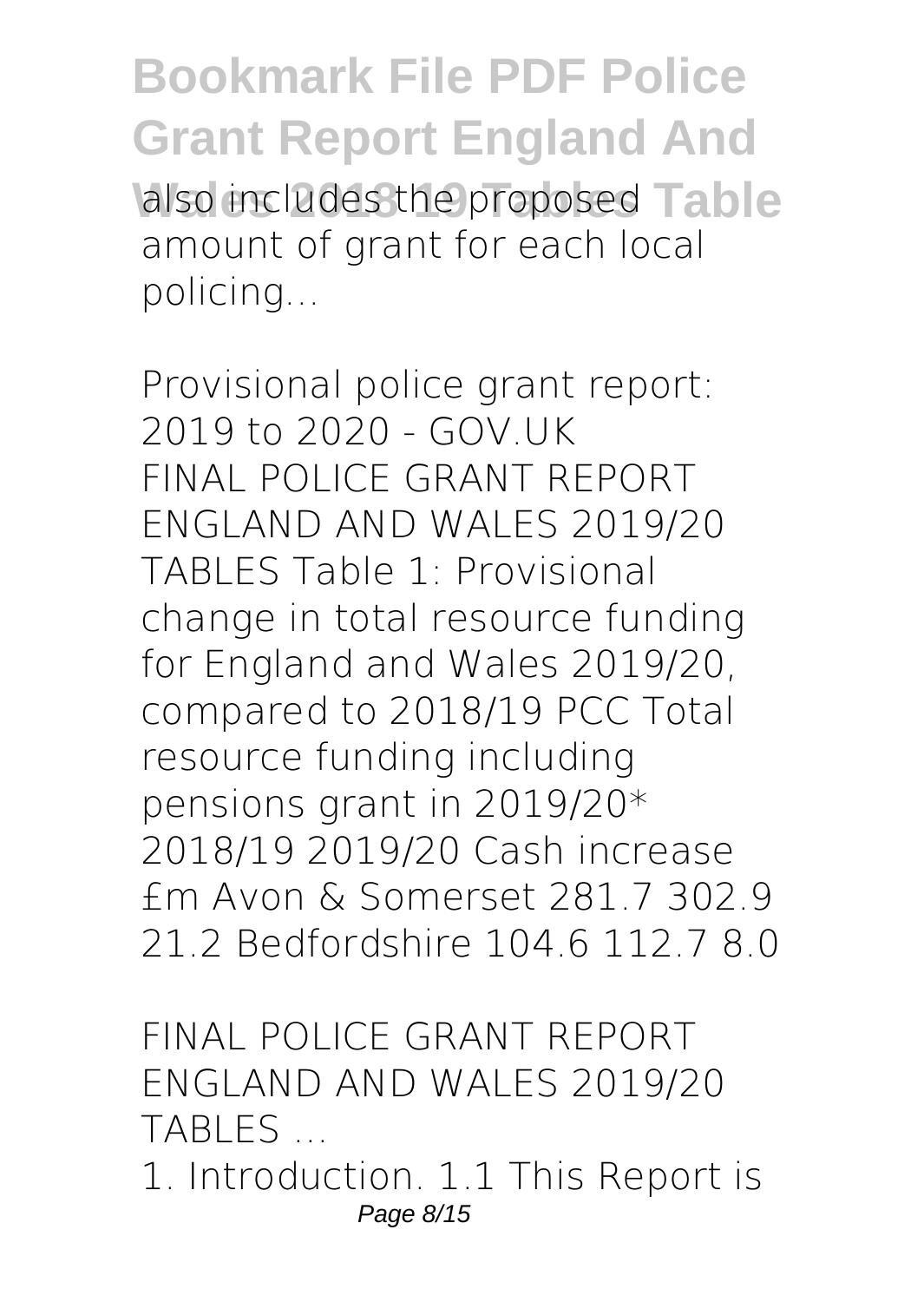**Bookmark File PDF Police Grant Report England And prepared by the Secretary of a ble** State for the Home Department (the Home Secretary) under section 46(3) of the Police Act 1996 (the 1996 Act). 1.2 This Report sets...

**Police Grant (England and Wales) - GOV UK**

I have today placed in the Library my proposals for the aggregate amount of grant to local policing bodies in England and Wales for 2015-16, for the approval of the House. Copies will also be available in the Vote Office. The Department for Communities and Local Government (DCLG) will in due course publish proposals for the distribution of funding to English local authorities for 2015-16.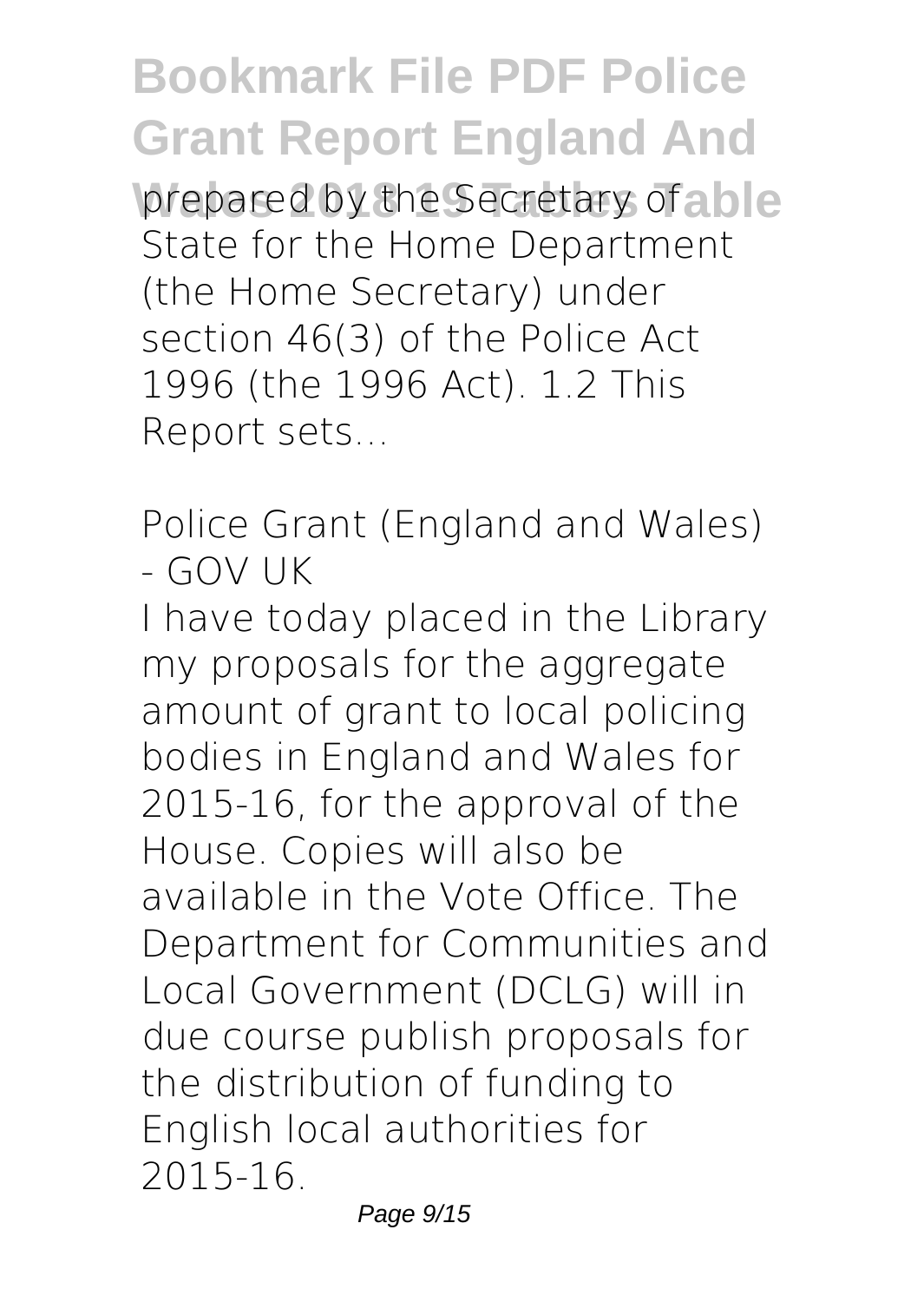**Bookmark File PDF Police Grant Report England And Wales 2018 19 Tables Table Police Grant Report England and Wales 2015-16 - Hansard** the Police Grant Report (England and Wales) 2019/20 (HC 1896) for the approval of the House. The Report sets out, my rt hon Friend, the Home Secretary's determination for 2019/20 of the aggregate amount of grant that he proposes to pay under section 46(2) of the Police Act 1996.

**Police Grant Report (England and Wales) 2019/20**

This Report is prepared by the Secretary of State for the Home Department (the Home Secretary) under section 46(3) of the Police Act 1996 (the 1996 Act). It is laid before the House of Commons...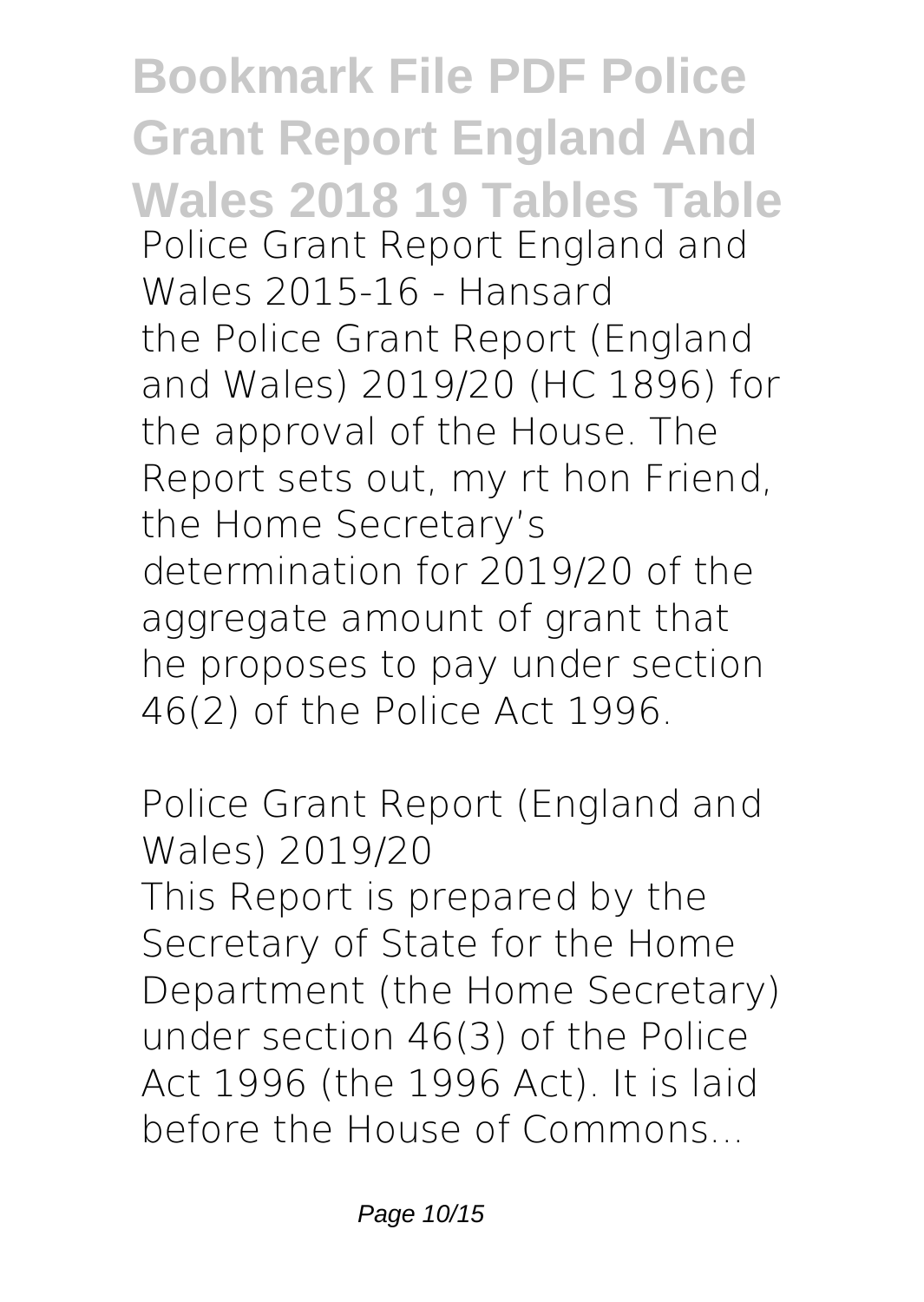**The Police Grant Report (Englande and Wales) 2017/18** My right hon. Friend, the Home Secretary, has today laid before the House, the "Police Grant Report (England and Wales) 2013-14" (HC 876).The report sets out my right hon. Friend's, determination for 2013-14 of the aggregate amount of grant that she proposes to pay under section 46(2) of the Police Act 1996, and the amount to be paid to the Greater London Authority for the Mayor's ...

**Police Grant Report England and Wales (2013-14): 4 Feb ...** Friend the Member for Bromsgrove (Sajid Javid), has today laid before the House, the Police Grant Report (England and Page 11/15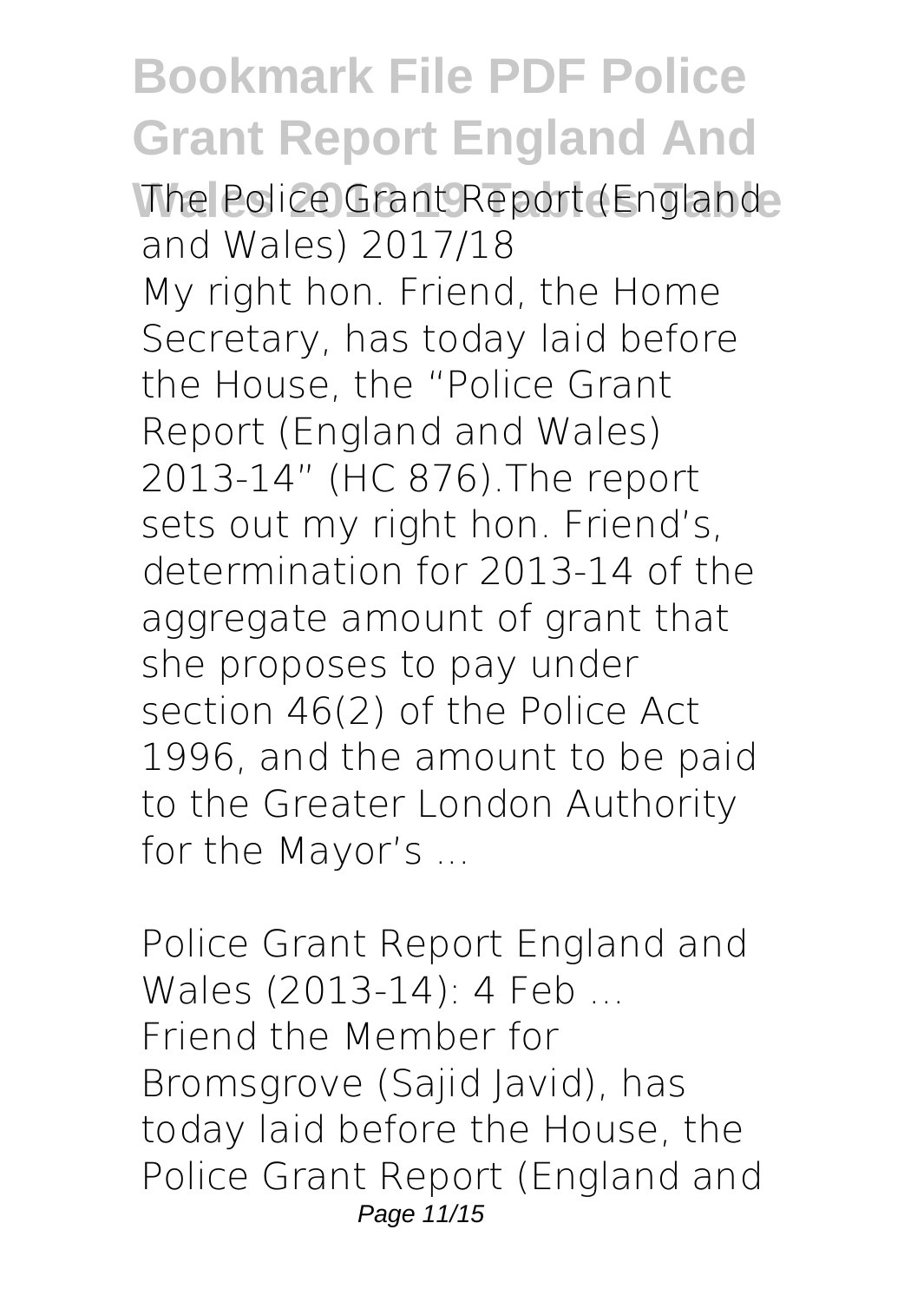Wales) 2019-20 (HC 1896) for the approval of the House. The report sets out my right hon. Friend the Home Secretary's determination for 2019-20 of the aggregate amount of grant that he proposes to pay under section 46 (2) of the Police Act 1996.

**Police Grant Report: England and Wales 2019-20 - Thursday ...** Division number 321 Police Grant Report (England and Wales) for 2019-20 — Level of Central Government Funding for Policing. A majority of MPs voted to set central government funding of policing for 2019-20 at a level 2.1% higher than was set for 2018-19.

**Police Grant Report: 5 Feb 2019:** Page 12/15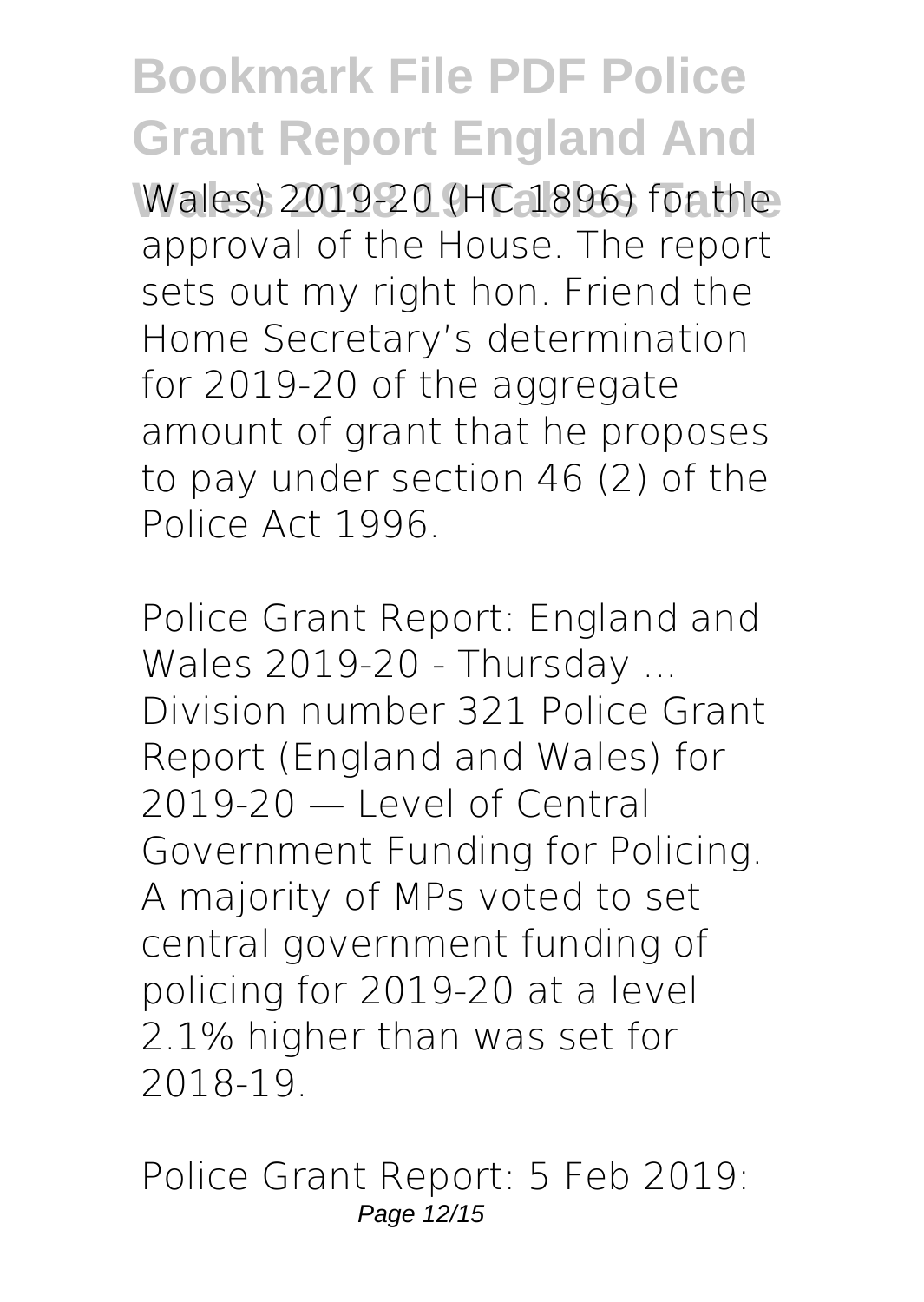**Bookmark File PDF Police Grant Report England And House of Commons debates able** The police grant report (England and Wales) 2015 to 2016 This report sets out the aggregate amount of grants for the police in England and Wales for 2015 to 2016 and includes the amount of grant...

**The police grant report (England and Wales) 2015 to 2016 ...** Police Grant (England and Wales) The Police Grant Report (England and Wales) 2013/14 HC 876London: The Stationery Office £6.25 Presented to the House of Commons pursuant to section 46 of the Police...

**Police Grant v2 - GOV UK** Police Grant Report England and Wales 2016-17 Next . Share 17 Page 13/15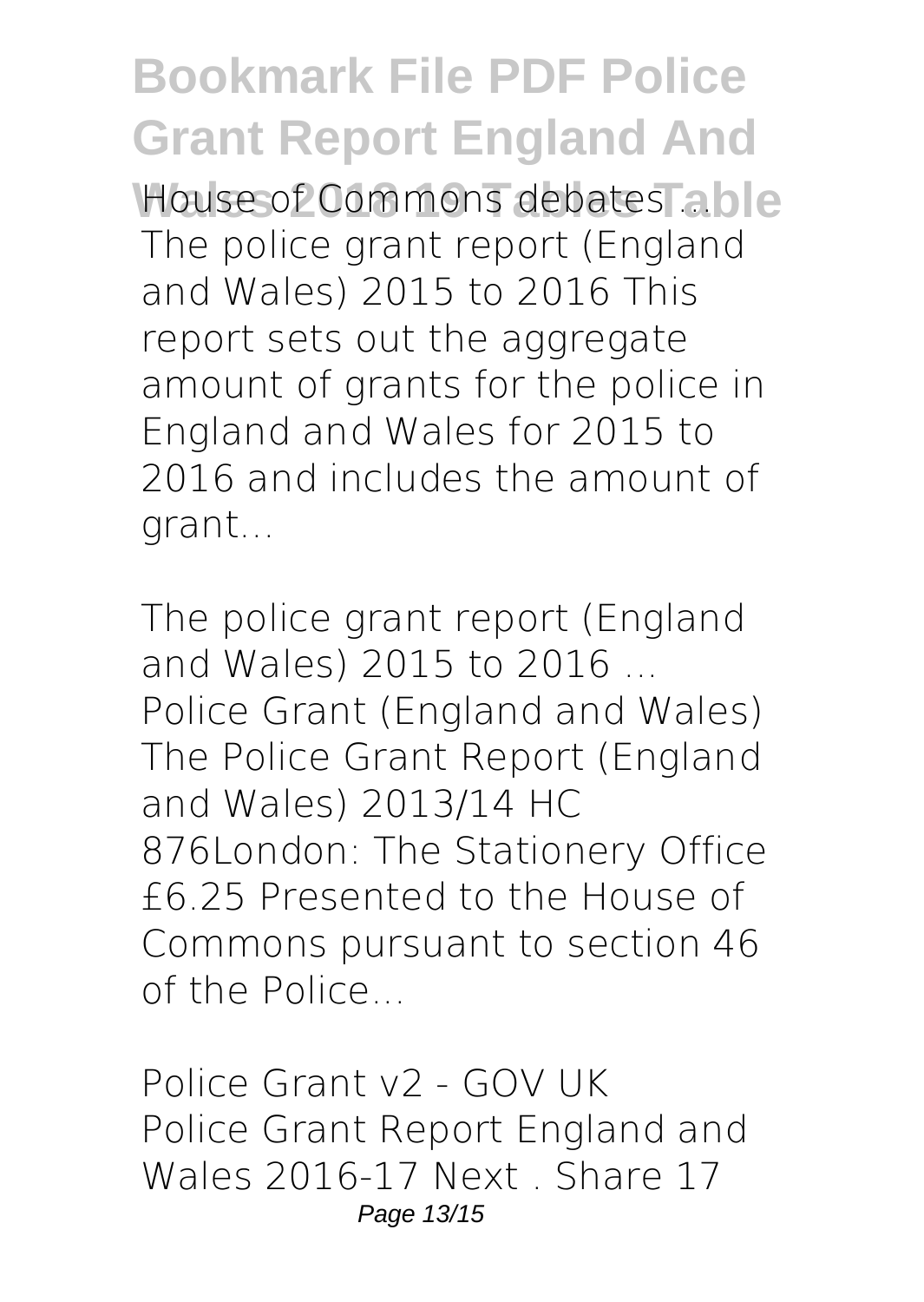December 2015. Volume 603. The edit just sent has not been saved. ... Provisional force-level allocations of these grants—excluding counterterrorism police grant—for each force area in England and Wales for 2016-17 are set out in Table 4. Further detail is set out below.

**Police Grant Report England and Wales 2016-17 - Hansard** It applies to England and Wales. This report sets out the Home Secretary's determination for 2013/14, made under section 46 (2) of the 1996 Act, of the aggregate amount of grants for police...